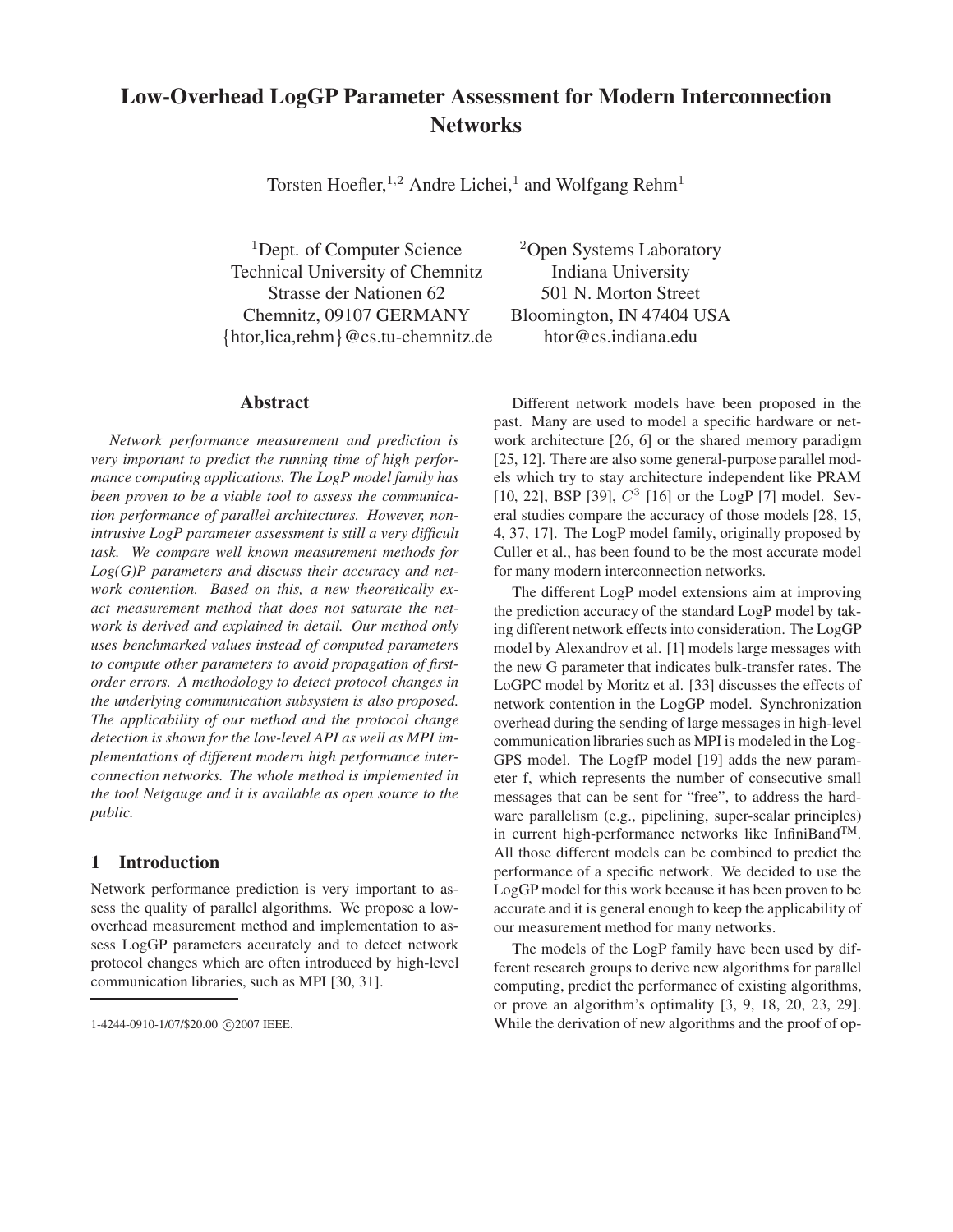timality can be done without the real parameter values, accurate measurement methods for the single parameters are necessary to predict performance of algorithms or message transmission processes.

Network models can also be used to modify algorithms in runtime-changing environments adaptively. This is very important for wide-area networks as they are typically used in grid computing. Another application field is multi-NIC message scheduling, i.e., schedule messages across multiple, probably homogeneous, network interfaces to minimize the cumulative transmission time. All those methods need to assess the model parameters during the running time of the application. This makes a low-overhead measurement method for the LogGP parameters necessary (a method that avoids network flooding or saturation).

Another pitfall for the parameter measurement is the fact that most modern communication systems use messagesize dependent protocols to optimize communication (e.g., [27, 11, 13]). Small messages are often copied to prepared (e.g., preregistered in case of InfiniBand<sup>TM</sup> cf. [32]) local send or remote receive buffers to speed up the communication. This method is commonly named "eager protocol". Larger messages can not be copied to a buffer on the receiver side (because there may not be enough space), and a local copy would introduce too much overhead. Those messages force a synchronization, and the protocol type is often called "rendezvous protocol". More protocol types can be introduced by the developer of the communication subsystem as needed. The switch between those protocol types is usually transparent to the user, i.e., he does not realize it explicitly. Our method is able to recognize protocol switches automatically since changes in the message transmission times can be detected. We compute own parameter sets for all identified protocol ranges.

The following section describes related work to assess LogGP parameters and discusses positive and negative effects of the proposed methods. Section 3 introduces our new low-overhead measurement approach and its implications to the accuracy of the resulting LogGP parameters. Measurement results for different low-level interfaces and MPI implementations and a short comparison are presented in Section 4. The last Section 5 summarizes our contribution and points out future work in this area.

# **2 Existing Approaches and Related Work**

The LogGP model as described by Alexandrov et al. in [1] consists of the following parameters: **L** is an upper bound on the *L*atency of a send operation from one processor to another. **o** is the *o*verhead, i.e., the time that the host processor is engaged in the transmission or reception of a message and can not perform other operations. **g** is the *g*ap between two consecutive messages. It defines the minimum time-interval between two message sends or receptions. **G** is the *G*ap per

byte for long messages. It defines the needed time to transmit a single byte for the bulk-transfer of long messages. **P** is the number of involved *P*rocessors.

Previous works used different strategies and changes of the original model to assess the single parameters as accurately as possible. We discuss the well-known approaches in the following.

The first measurement method for the LogP model has been proposed in [8] by Culler et al., the author of the original LogP model. He differentiates between *o<sup>s</sup>* on the sender side and  $o_r$  on the receiver side which complicates the model slightly. To assess *os*, he measured the time to issue a small number (*n*) of send operations and divided it by *n*. This could be problematic on modern architectures, because they tend to copy the message to a temporary buffer and send it later (e.g. TCP). This would make the measurement of *o<sup>s</sup>* depend on *n* and only realistic for very large *n* when all buffers are filled. But this is not possible because a large number of *n* would benchmark *g*. Culler et al. use a delay between messages that is larger than a single round trip time (RTT) to assess  $o_r$ , based on the measurement of *os*, which makes the result dependent on the accuracy of *o<sup>s</sup>* and introduces second-order errors. The *g* parameter is simply benchmarked by flooding the network with many small messages and dividing the time by the number of messages. Finally, *L* can be computed from the other parameters  $L = RTT/2 - o_r - o_s$ .

A second, similar approach was used by Ianello et al. in [21]. He uses similar techniques to assess the LogP parameters for Myrinet.

Kielmann et al. used heavy model changes and proposed a solution to assess parameters for his pLogP (parametrized LogP) model in [24]. He uses the time for a single send operation to assess  $o_s$ . This could be influenced by caching effects similar to the original idea in [8]. He defines *o<sup>r</sup>* as the time to copy the message from the receive buffer. This clearly neglects the time in which the system is busy to receive the message to the temporary buffer (cf. TCP). The *g* assessment sends *n* messages to a peer and the peer sends a single message back after it received *n*. The time between the first send and the reception of the final answer divided by *n* is used as *g*. Those *n* messages and a single reply message need  $(n \cdot g + L) + (L + g)$  in pLogP. An error of  $(2L + g)/n$  is made if one simply divides this sum by *n*. The impact of this error can be reduced if *n* is large enough that  $(2L + g)/n \, << \, g$ . If we try to reach 1% accuracy, we need  $n > (2L + g)/(g \cdot 0.01)$ , which is 19640 for the LogGP parameters gained for TCP (see Section 4). *L* is computed from the RTT of a zero-byte message  $L = (RTT(0) - 2g(0))/2$ . The fact that every parameter depends on the message size complicates the model and the predictions fairly.

The latest work, the only one that assesses all LogGP pa-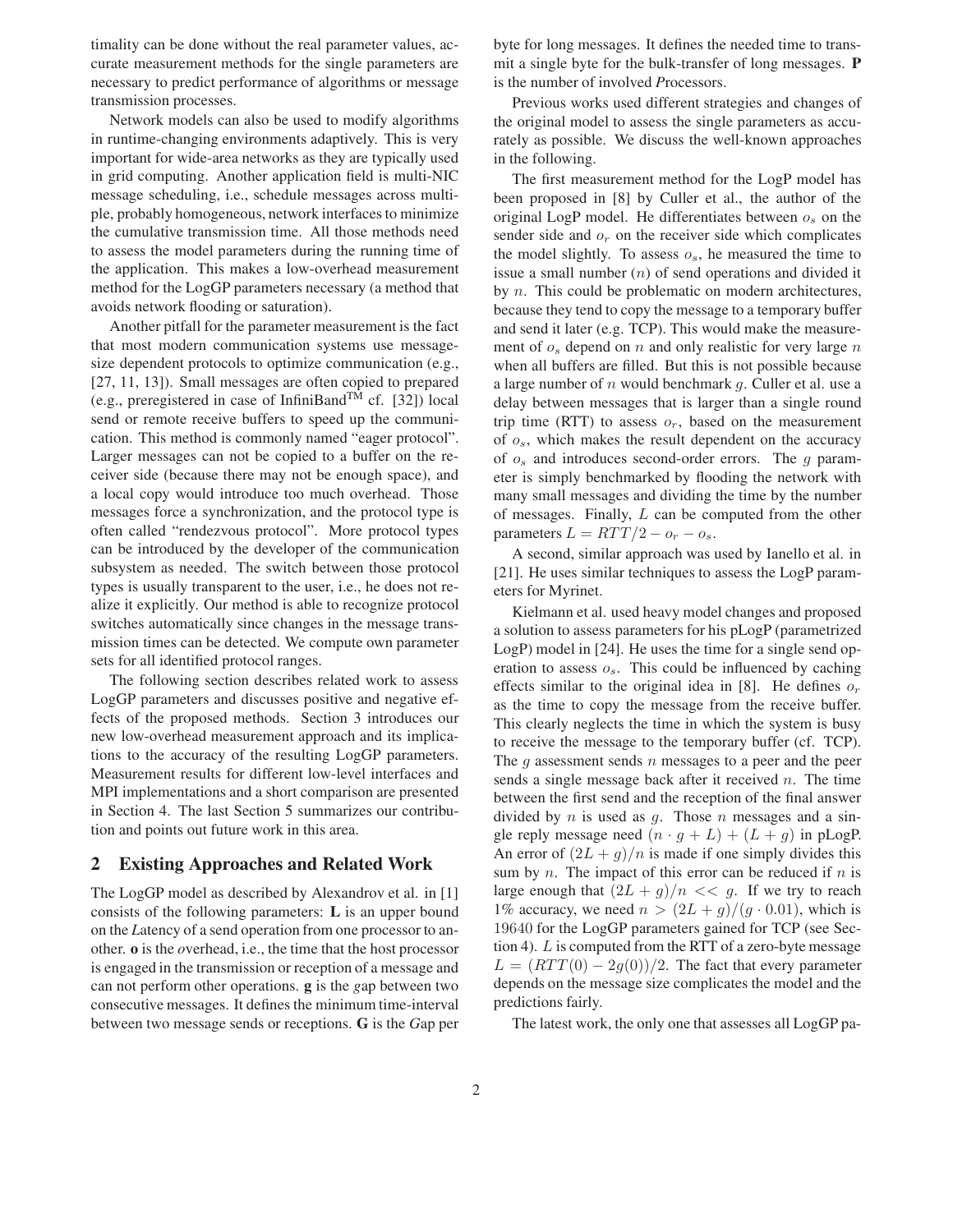rameters besides *L*, was proposed by Bell et al. in [2]. The parameter *o<sup>s</sup>* is measured with a delay between message sends. This delay *d* is adjusted until  $d + o$  fits  $g + (s - 1)G$ for a specific message size *s* exactly. This requires multiple measurement steps to adjust the correct *d*. Now, *o<sup>s</sup>* is computed via *g*+(*s*−1)*G*−*d*, which relies on the correctness of *g* and *G*. The method to assess *o<sup>r</sup>* is similar to the method in [8], but he delays the transmission of the answer on the receiver side. He uses a similar technique as Kielmann to measure *g*, which suffers from the same problem that he has to send a huge number of packets (*n*) to get an accurate measurement and the network is effectively flooded. *L* can not be measured because modern networks tend to start the message transmission before the CPU is done (*L* is started before *o* ends). Bell et al. introduce the end to end latency (EEL) which denotes the RTT for a very small packet.

All proposed schemes use only single message sizes to derive parameters, which could be inaccurate for some networks that show anomalies at specific message sizes. The second problem with some methods is that the accuracy depends on the number of sent messages, which makes network flooding necessary to achieve good predictions. However, flooding causes unnecessary network contention and should not be used during application runs. We propose a new measurement scheme that avoids flooding as much as possible and delivers accurate parameters. The following section describes the working principle of our new measurement method.

## **3 Low Overhead Parameter Measurement**

We describe a new low-overhead LogGP parameter assessment method in the following. We implemented our approach as a new "communication pattern" in the extensible open source Netgauge tool [34]. Netgauge is a modular network benchmarking tool that uses high-precision timers to benchmark network times. The difference to other tools like NetPipe [38], coNCePTuaL [35] or the Pallas Micro Benchmarks (PMB) [36] is that the the framework offers the possibility to use MPI as infrastructure to distribute needed protocol or connection information for other low-level APIs (e.g. Sockets, InfiniBandTM, SCI, Myrinet/GM ...) or to benchmark MPI\_Send/MPI\_Recv itself. This is important to compare low-level performance with MPI performance and enables the user to assess the quality and overheads of a specific MPI implementation. Our LogGP communication pattern enables a detailed analysis of the introduced software overhead.

Transmission modules for MPI, TCP, UDP, InfiniBandTM, and several other networks are included in Netgauge and enable us to compare the performance of MPI with the underlying low-level API's performance. More low-level modules (e.g., SCI) are under development. The newest version of Netgauge supports LogGP parameter

measurement as described in this paper. We followed the useful hints provided by Gropp et al. [14] to achieve reproducible and accurate benchmark results.

#### **3.1 General Definitions**

Many parallel systems do not have an accurately synchronized clock with a resolution that is high enough to measure network transmissions (in the order of microseconds). This forces developers of network benchmarks to do all time measurement on only one machine and measure a round trip time (from now on RTT). Many benchmarks (e.g. Netpipe, PMB) use the so called ping-pong scheme. This scheme uses two hosts, the client that initiates the communication and measures needed RTTs and the server that mirrors all received packets back to the client. This common scheme is depicted in the left part of Figure 1. Other schemes as our simplified ping-ping (originally mentioned in [36]), depicted in the right part of Figure 1, can be used to get the performance of multiple consecutive message sends. However, one has to be aware that a ping-ping with many



**Figure 1. Left: ping-pong micro-benchmark scheme for 1 byte messages in the LogGP model; Right: ping-ping micro-benchmark scheme for 1 byte messages in the LogGP model.**

packets is able to saturate the network and introduce contention easily. An additional possibility to influence the benchmark is a ping-ping scheme with an artificial delay between each message send. The delay can easily be achieved with calculation on the CPU.

We combine all those possibilities and use them to assess all LogGP parameters as less intrusively as possible. We introduce the notion of the parametrized round trip time (from now on *PRTT*) to define a specific parameter combination for the RTT. The possible parameters are the number of ping-ping packets (*n*), the delay between each packet (*d*) and the message size (*s*). A measurement result of a specific combination of *n*, *d* and *s* is denoted as *PRTT(n,d,s)*.

A pseudocode for server and client to measure a sin-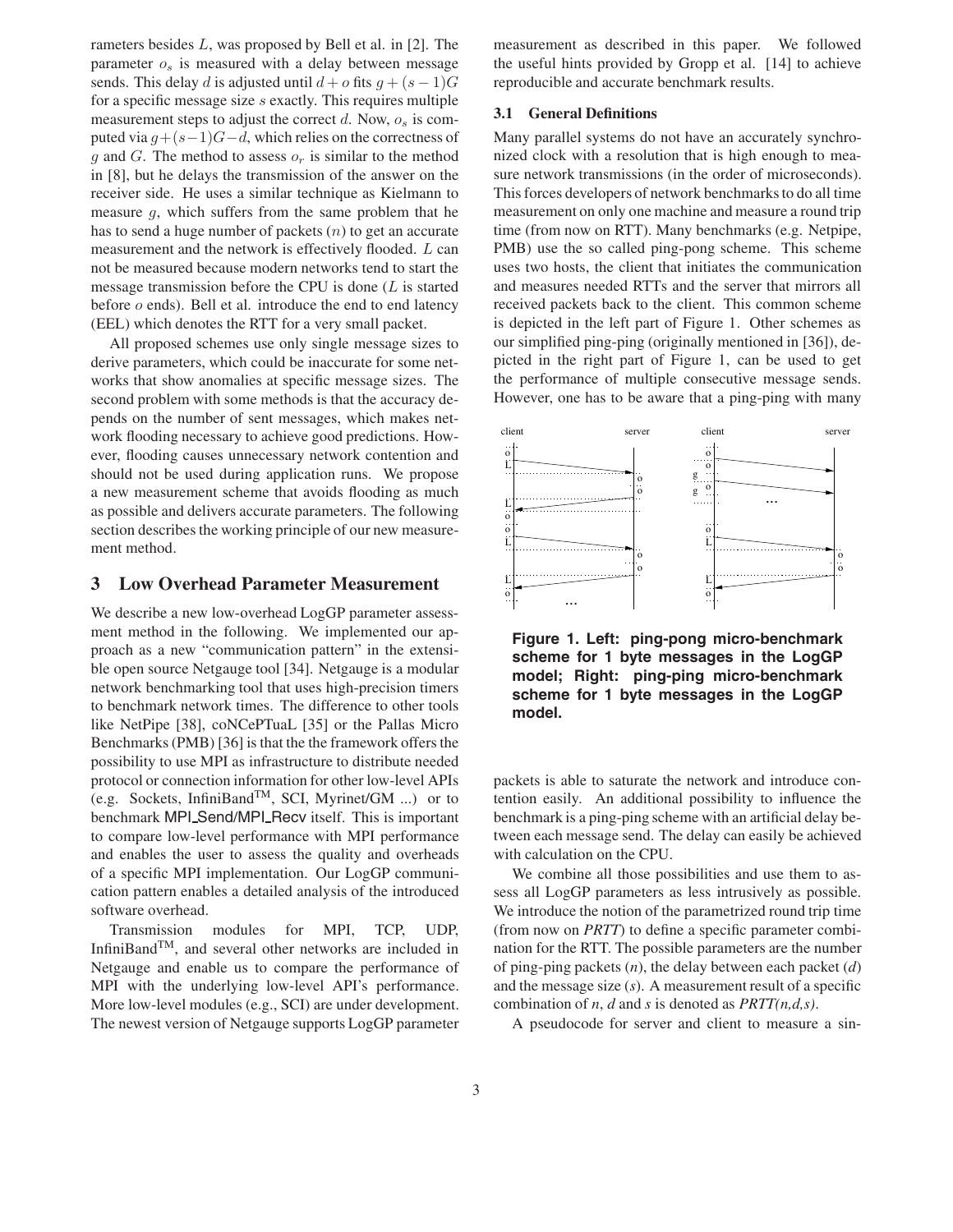**void** server(**int** n, **int** s) { **for**(**int** i=0; i<n; i++) /\* receive <sup>s</sup> bytes from client \*/ recv(client, s); 5 /\* send <sup>s</sup> bytes to client \*/ send(client, s); } **double** client(**int** n, **int** d, **int** s) { 10 t = -time(); /\* get time \*/ /\* send <sup>s</sup> bytes to server \*/ send(server, s); **for**(**int** i=0; i<n-1; i++) { wait(d); /\* wait <sup>d</sup> microseconds \*/ 15 /\* send <sup>s</sup> bytes to server \*/ send(server, s); } /\* receive <sup>s</sup> bytes from server \*/ recv(server, s); 20 t += time(); /\* get time \*/ **return** t; }

**Listing 1. Pseudocode to measure** *PRTT(n,d,s)*

gle *PRTT(n,d,s)* is given in Listing 1. The following subsections show that the notion of  $PRTT(n,d,s)$  is sufficient to assess all LogGP parameters accurately without network flooding or unnecessary contention.

The parametrized round trip time for a single ping-ping message without delay can be expressed in terms of the LogGP model as follows:

$$
PRTT(1,0,s) = 2 \cdot (L + 2o + (s-1)G). \quad (1)
$$

If we define the cumulative hardware gap *Gall* as

$$
G_{all} = g + (s-1)G , \qquad (2)
$$

*n* ping-ping messages can be modeled as (remember that the LogGP model defines  $o < G_{all}$ )

$$
PRTT(n,0,s) = 2 \cdot (L + 2o + (s - 1) \cdot G) + (n - 1) \cdot G_{all}.
$$
 (3)

With  $(1)$ , we get

$$
PRTT(n,0,s) = PRTT(1,0,s) +
$$

$$
(n-1) \cdot G_{all} .
$$
 (4)

This equation can easily be extended to the general case with a variable delay *d* as

$$
PRTT(n, d, s) = PRTT(1, 0, s) +
$$

$$
(n - 1) \cdot max\{o + d, G_{all}\}.
$$
 (5)

The following section uses the PRTT to assess the LogGP parameters of different network interfaces.

#### **3.2 Assessment of the Overhead** *o*

If we rewrite Equation 5 to

$$
\frac{PRTT(n,d,s) - PRTT(1,0,s)}{n-1} = max\{o + d, G_{all}\},
$$

and choose *d*, such that  $d > G_{all}$ , we get

$$
\frac{PRTT(n, d, s) - PRTT(1, 0, s)}{n - 1} = o + d. \quad (6)
$$

This enables us to compute *o* from the measured  $PRTT(n, d, s)$  and  $PRTT(1, 0, s)$ . We chose *PRTT* $(1, 0, s)$  for *d* to ensure that  $d > G_{all}$  This assumption has been proven to be valid for all tested networks. However, if a network with a very low latency *L* and a very high gap *g* exists, one can fall back to  $d = PRTT(2, 0, s)$ to guarantee  $d > G_{all}$ . We chose  $PRTT(1, 0, s)$  to avoid unnecessary long benchmark times.

The measurement of  $\sigma$  for  $n = 3$  is illustrated in Figure 2. The whole figure represents a LogGP model for  $PRTT(3, d, s)$ , it is easy to see that the last part is a simple  $PRTT(1,0,s)$ . If we subtract  $PRTT(1,0,s)$  from *PRTT*(3*, d, s*), we get  $2d+2o$  which equals to  $(n-1)(d+1)$  $o)$  (remember that  $n = 3$  in our example) as shown in Equation (6).

This measurement method enables us to get a pretty accurate value of *o* for each message size *s*. It needs only a small number of messages (we used  $n = 16$  in our tests) that does not saturate or flood the network unnecessarily to measure *o*. Furthermore, we are able to compute *o* directly from a single measurement and without inter-dependencies to other LogGP parameters (that are computed themselves and contain already an error of first order). We do also not need to adjust *d* stepwise to fit other values.

## **3.3 Assessment of the Gap Parameters** *g,G*

Using Equation (4), we get a polynomial of degree one of the form  $f(s) = G \cdot s + g$ :

$$
G(s-1) + g = \frac{PRTT(n,0,s) - PRTT(1,0,s)}{n-1}
$$
 (7)

This represents a linear function. One could simply measure  $PRTT(n, 0, s)$  and  $PRTT(1, 0, s)$  for two different *s* and solve the resulting system of linear equations directly. However, several networks have anomalies or a huge deviation between different data sizes. Another problem is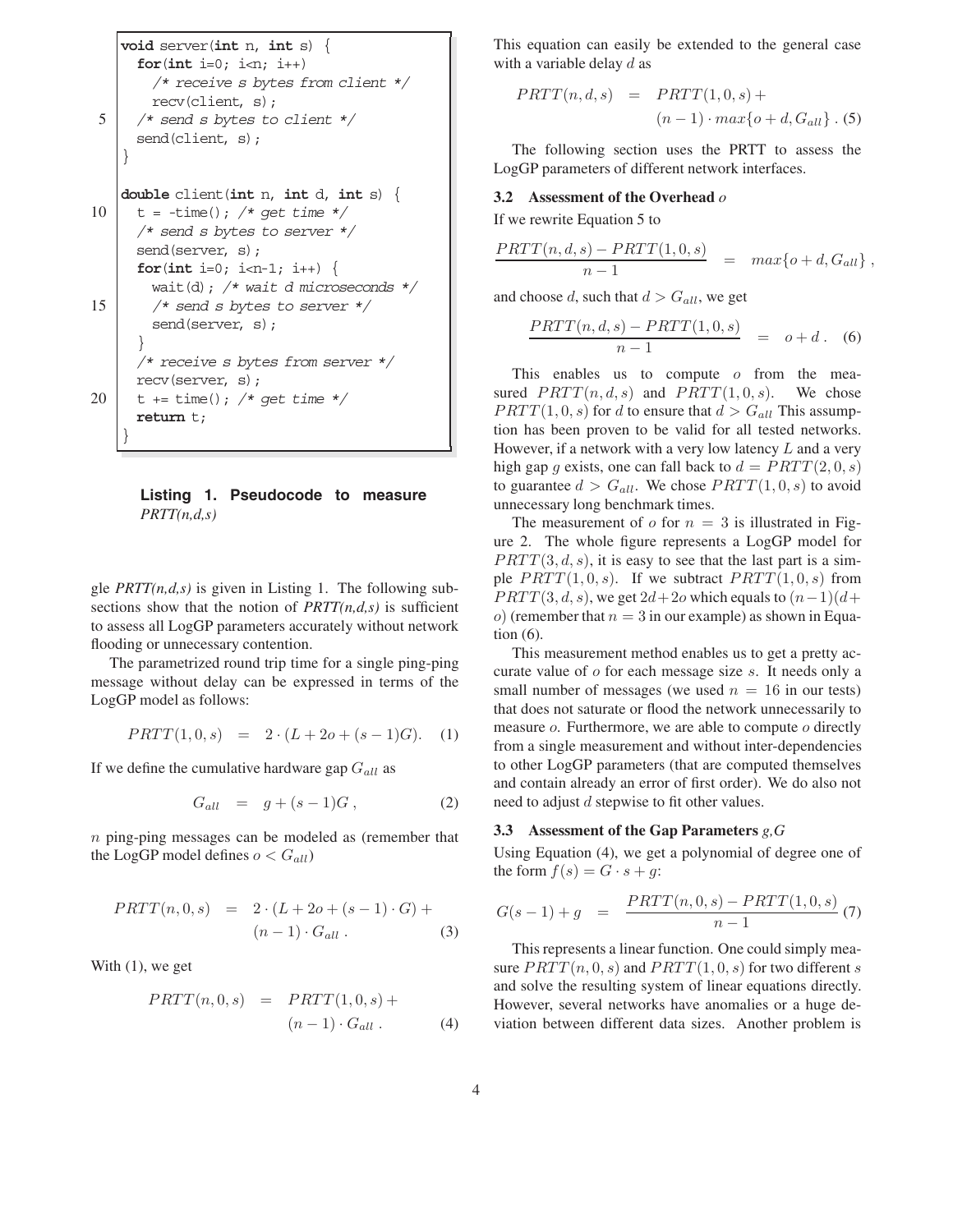

**Figure 2. Measurement Method for**  $o$  for  $n = 3$ . This figure shows the components of  $PRTT(n, d, s)$ .

also that this method would not allow us to detect protocol changes in the lower levels that influence the LogGP parameters.

We chose to measure  $PRTT(n, 0, s)$  and  $PRTT(1,0,s)$  for many different *s* and fit a linear function to these values. The function value for  $s = 1$  is our *g* and the slope of this function represents our *G*.

We use the least squares method [5], which can be solved directly for the needed two degrees of freedom (*g* and *G*), to perform the fit. This gives us an accurate tool to assess *g* and *G* with multiple different message sizes and to detect protocol/parameter changes in the underlying transport layers (see Section 3.5). This helps to avoid mispredictions and to detect anomalies at specific message sizes.

We use only a small  $n(n = 16$  for our tests) to benchmark every single message size. Thus, we do not need to flood or overload the network and our results are not influenced by anomalies for specific message sizes (as we experienced with TCP). Furthermore, we are able to use our method to detect changes in the underlying communication protocol, as described in Section 3.5.

A graphical representation of our method with Open MPI over InfiniBand<sup>TM</sup> is shown in Figure 3.

#### **3.4 Assessment of the Latency Parameter** *L*

Bell et al. discussed the interesting phenomenon that the occurrence of *L* and *o* is not ordered. It happens on modern interconnect networks that *o* and a part of *L* overlap (some message processing is done after the sending of the message is started). This is due to the fact that the network developers want to minimize the round trip time and try to move all the bookkeeping after the message send. This effect does not allow us to measure a useful *L* (*L* may even be negative in certain situations). We take a similar approach as [2] and report half of the round trip time (*EEL* in [2]) of a small message as latency. We use  $PRTT(1,0,1)/2$  for this purpose.



**Figure 3. Parameter Benchmark and Fit for Open MPI over InfiniBand**TM**.**

#### **3.5 Detection of Protocol Changes**

Modern network APIs are complex systems and try to deliver highest performance to the user. This requires to use different transport protocols for different message sizes. It is obvious that each transport protocol has its own unique set of LogGP parameters. The problem is that the network APIs aim to be transparent to the user and do often not indicate protocol switches directly. These facts can make LogGP benchmarks very inaccurate if one does not differentiate between the used transport modes. Our approach is to detect those protocol changes automatically and provide a different set of LogGP parameters for each transport type to the user.

We define the mean least squares deviation from measurement point *k* to *l* and the fit-function  $f(s) = G \cdot s + g$ as

$$
lsq(k, l) = \frac{\sum_{i=k}^{l} (G \cdot size(i) + g - val(i))^{2}}{l - k - 2}, (8)
$$

where  $val(i)$  is the measured value at point *i* and  $size(i)$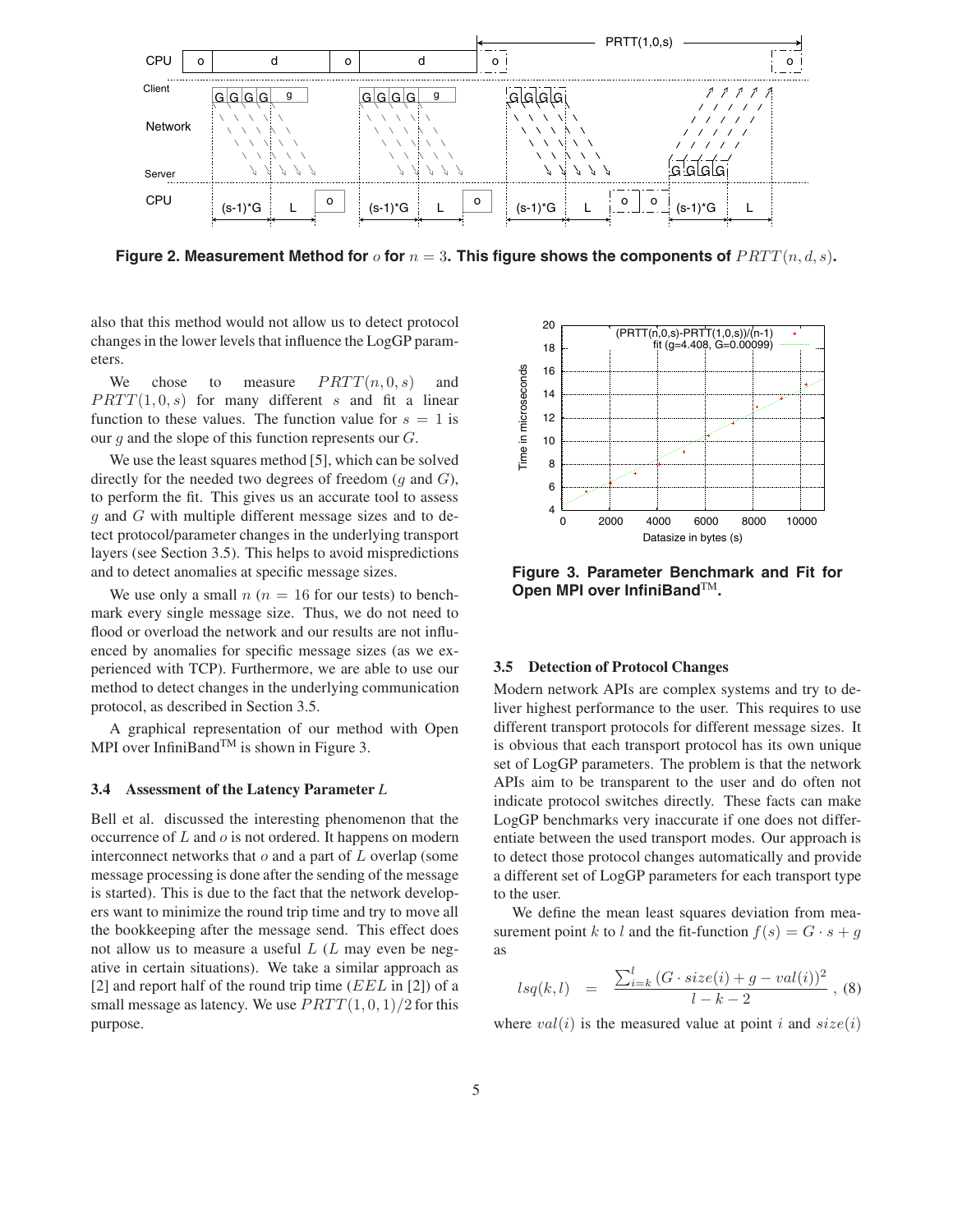is the message-size at point *i*. The subtraction of 2 in the denominator is because we have 2 degrees of freedom for the solution of the least squares problem.

We take an *x* point look-ahead method and compare the mean least squares deviation of the intervals [*lastchange* : *current*] with the deviation of the interval [*lastchange* : *current*+1], [*lastchange* : *current*+2], ..., [*lastchange* :  $current + x$ . We define *lastchange* as the first point of the actual protocol (the point after the last protocol change, initially 0) and *current* as our current point to test for a protocol change. If *current* is the last measured value of a protocol, and a new protocol begins at  $current + 1$ , the mean least squares deviation rises from this point on. We consider the next *x* (typically 3-5) points to reduce the effect of single outliers. If  $lsq(lastchange, current + j) \forall 1 \leq j \leq x$  is larger than *lsq*(*lastchange, current*) · *pf act*, we assume that a protocol change happened at *current*. The factor *pf act* determines the sensitivity of this method. Empirical studies unveiled that  $pfact = 2.0$  was a reasonable value for our experiments. However, this factor is highly network dependent and further network-specific tuning may be necessary to detect all protocol changes accurately.

## **4 Applying the Method**

This section discusses first results of the application of our measurement methods with the tool Netgauge [34]. We analyzed different interconnect technologies and parallel systems to evaluate their performance in the LogGP model. The used test-systems are described in Table 1.

We benchmarked TCP over Gigabit Ethernet and MPICH2 1.0.3, SCI with NMPI 1.2, InfiniBand<sup>TM</sup> with Open MPI/OpenIB and Myrinet with Open MPI/GM. The graphs for  $G \cdot (s-1) + g$  (cf. Equation (7)) for InfiniBand<sup>TM</sup> and Myrinet are shown in Figure 4.

Table 2 shows the numerical results for the LogGP measurements on the different systems. We uses blocking MPI\_SEND and MPI\_RECV to measure those values. The TCP results show that *o, g* and *G* are nearly identical for MPICH2 and RAW TCP (they are not distinguishable in the diagram because they lie practically on the same line). We do also see that *o* is not constant as assumed in the LogGP model but has a linear slope. We encounter no protocol change for TCP in the interval [1*,* 65536] bytes. The SCI results indicate that the implementation uses polling to send and receive messages because  $o \approx G_{all}$ .

InfiniBandTM shows also a very interesting behavior. The Open MPI OpenIB component uses also polling to send or receive messages. A protocol change at approximately 12*kb* leads to a large increase of *g*. This is due to the rendezvous protocol which introduces an additional RTT of a small status message, which costs  $\approx 2L + 4o$  in LogGP, before the actual transmission begins. The blocking MPI SEND accounts this to  $g$  because it has to wait



**Figure 4. Measurement results for GigE/TCP,** SCI, InfiniBand<sup>TM</sup> and Myrinet/GM (in this or**der). The graphs show**  $f(s) = G \cdot (s-1) + g$ , **such that the slope indicates**  $G$  **and**  $f(1) = g$ **. The parameters of the fitted functions for** *g* **and** *G* **can be found in Table 2.**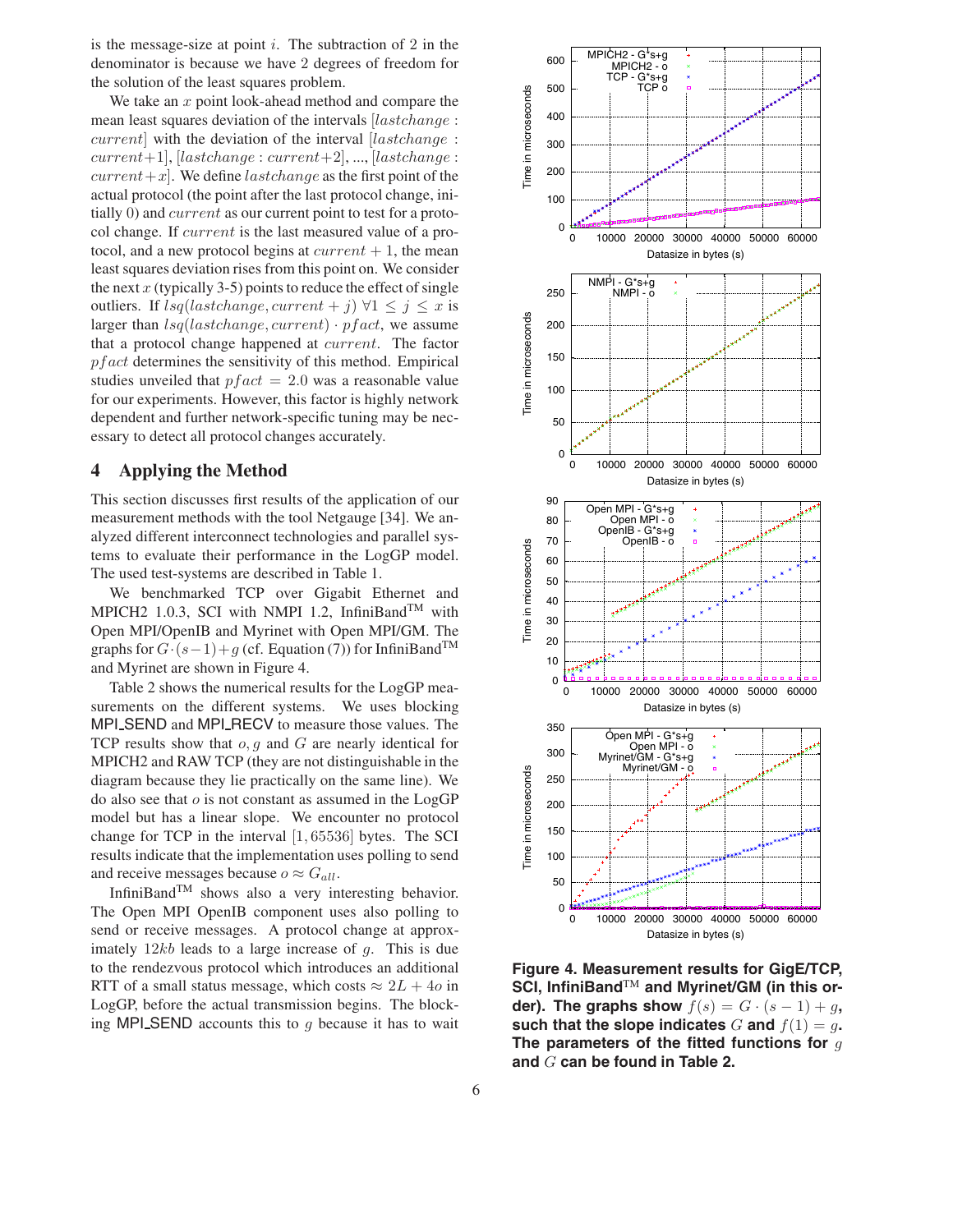| <b>Transport</b>   | <b>CPU</b>       | <b>OS</b> | <b>Additional Information</b>                                             |
|--------------------|------------------|-----------|---------------------------------------------------------------------------|
| MPICH <sub>2</sub> |                  |           | Opteron 246, 2GHz   Linux 2.6.9   MPICH2 1.0.2, BCM5704 GigE Network Chip |
| NMPI/SCI           | Xeon 2.4GHz      |           | Linux 2.6.9   NMPI-1.2, SCI-Adapter PSB66 D33x                            |
| Open MPI/OpenIB    | Opteron 244      |           | Linux 2.6.9   Open MPI 1.1.2, OFED-1.0, Mellanox MT25208                  |
| Open MPI/gm        | Athlon MP 1.4GHz |           | Linux 2.6.9 $\vert$ Open MPI 1.1.2, GM 2.0.23, Myrinet 2000               |

### **Table 1. Details about the test systems.**

until a message is sent before it sends the next one. *G* is mainly identical across all message-sizes. The low-level OpenIB API has a small *g* and *G* which exhibits no protocol change. The low-level overhead to post a send request is independent of the message size. Open MPI introduces an additional overhead which is due to the local copy (for eager send) or InfiniBand<sup>TM</sup> memory registration ([32], for rendezvous).

Myrinet appears to be using no polling for small messages ( $o < G_{all}$ ) and polling for messages larger than 32kB  $(o \approx G_{all})$ . The protocol change is again clearly visible in the graph and is correctly recognized by our method. The low-level API delivers a slightly lower *G* and a similar *g* in the measured interval. The overhead *o* of the GM API is constant as for InfiniBandTM.

# **5 Conclusions and Future Work**

We compared well known  $Log(G)P$  measurement methods and derived a new accurate LogGP parameter measurement scheme. Our method is able to detect protocol changes in the underlying communication subsystem. An open source implementation within the Netgauge framework is available at http://www.unixer.de/research/netgauge/ for public use. This implementation has been tested extensively with different modern MPI implementations and low-level networking APIs.

We plan to extend Netgauge to use more low-level communication modules and to analyze more different interconnects and MPI implementations. The evaluation of this scheme for guiding a homogeneous multi-NIC scheduler for Open MPI has already begun and seems very promising. Later versions of Netgauge will also support the parameter benchmarking for non-blocking communication.

#### **References**

- [1] A. Alexandrov, M. F. Ionescu, K. E. Schauser, and C. Scheiman. LogGP: Incorporating Long Messages into the LogP Model. *Journal of Parallel and Distributed Computing*, 44(1):71–79, 1995.
- [2] C. Bell, D. Bonachea, Y. Cote, J. Duell, P. Hargrove, P. Husbands, C. Iancu, M. Welcome, and K. Yelick. An evaluation of current high-performance networks. In *IPDPS '03: Proceedings of the 17th International Symposium on Paral-*

*lel and Distributed Processing*, page 28.1, Washington, DC, USA, 2003. IEEE Computer Society.

- [3] M. Bernaschi and G. Iannello. Quasi-Optimal Collective Communication Algorithms in the LogP Model. Technical report, University of Naples (DIS), 03 1995.
- [4] G. Bilardi, K. T. Herley, and A. Pietracaprina. BSP vs LogP. In *SPAA '96: Proceedings of the eighth annual ACM symposium on Parallel algorithms and architectures*, pages 25–32. ACM Press, 1996.
- [5] Å. Björck. *Numerical Methods for Least Squares Problems*. SIAM, Philadelphia, 1996.
- [6] G. Blelloch. Scans as Primitive Operations. In *Proc. of the International Conference on Parallel Processing*, pages 355– 362, August 1987.
- [7] D. Culler, R. Karp, D. Patterson, A. Sahay, K. E. Schauser, E. Santos, R. Subramonian, and T. von Eicken. LogP: towards a realistic model of parallel computation. In *Principles Practice of Parallel Programming*, pages 1–12, 1993.
- [8] D. Culler, L. T. Liu, R. P. Martin, and C. Yoshikawa. LogP Performance Assessment of Fast Network Interfaces. *IEEE Micro*, February 1996.
- [9] D. E. Culler, A. Dusseau, R. Martin, and K. E. Schauser. Fast Parallel Sorting under LogP: from Theory to Practice. In *Proceedings of the Workshop on Portability and Performance for Parallel Processing*, Southampton, England, July 1993. Wiley.
- [10] S. Fortune and J. Wyllie. Parallelism in random access machines. In *STOC '78: Proceedings of the tenth annual ACM symposium on Theory of computing*, pages 114–118. ACM Press, 1978.
- [11] E. Gabriel, G. E. Fagg, G. Bosilca, T. Angskun, J. J. Dongarra, J. M. Squyres, V. Sahay, P. Kambadur, B. Barrett, A. Lumsdaine, R. H. Castain, D. J. Daniel, R. L. Graham, and T. S. Woodall. Open MPI: Goals, Concept, and Design of a Next Generation MPI Implementation. In *Proceedings, 11th European PVM/MPI Users' Group Meeting*, Budapest, Hungary, September 2004.
- [12] P. G. Gibbons, Y. Matias, and V. Ramachandran. Can a shared memory model serve as a bridging model for parallel computation? In *ACM Symposium on Parallel Algorithms and Architectures*, pages 72–83, 1997.
- [13] W. Gropp, E. Lusk, N. Doss, and A. Skjellum. A highperformance, portable implementation of the MPI message passing interface standard. *Parallel Comput.*, 22(6):789–828, 1996.
- [14] W. Gropp and E. L. Lusk. Reproducible measurements of mpi performance characteristics. In *Proceedings of the 6th European PVM/MPI Users' Group Meeting on Recent Advances in Parallel Virtual Machine and Message Passing Interface*, pages 11–18, London, UK, 1999. Springer-Verlag.